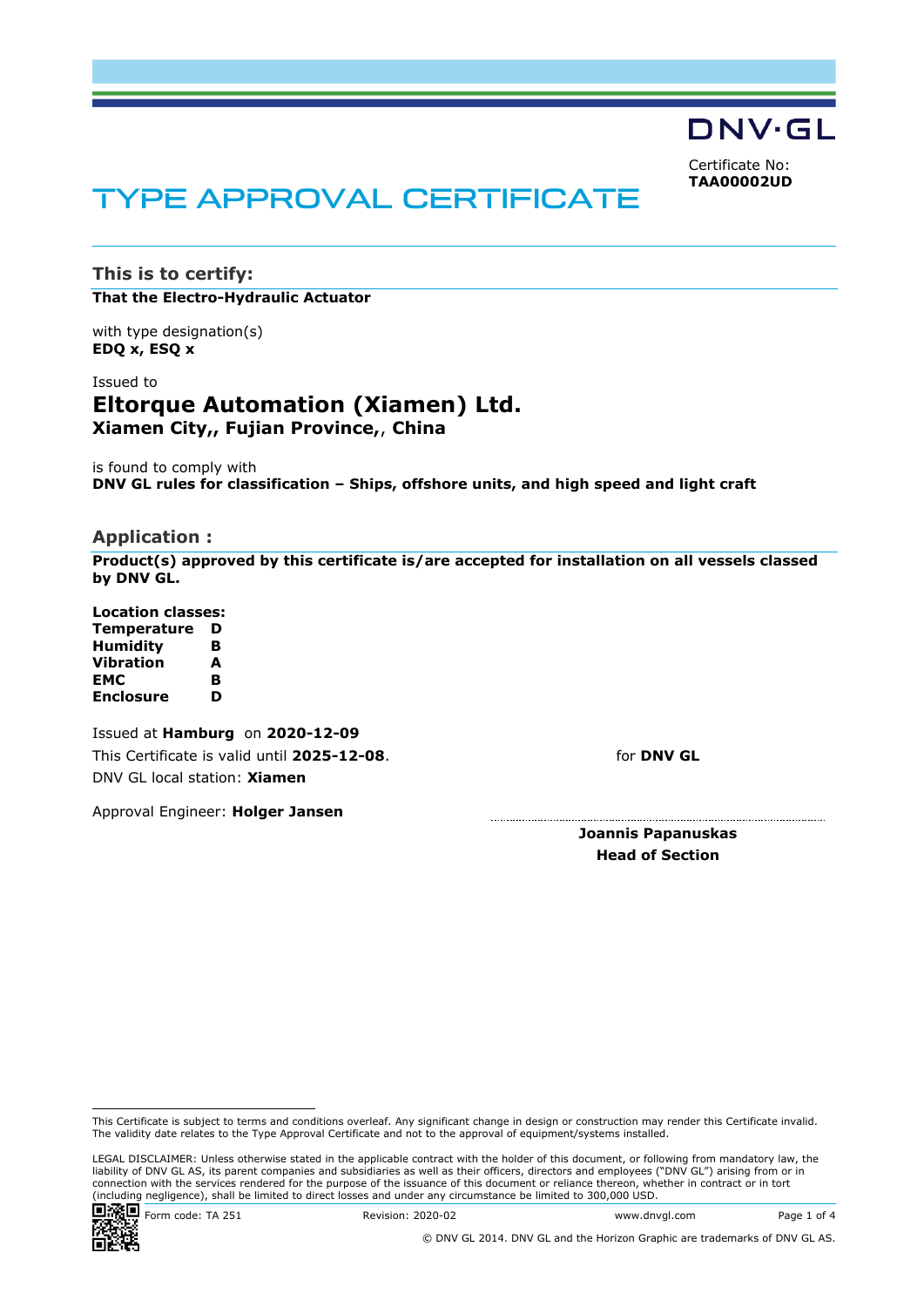Job Id: **262.1-034112-1**  Certificate No: **TAA00002UD**

## **Product description**

This certificate covers the following components:

EDQ (Double acting): EDQ120, EDQ350, EDQ700, EDQ1400, EDQ3000, EDQ5000, EDQ10K, EDQ20K ESQ (Single acting): ESQ160, ESQ350, ESQ 900, ESQ2000

| Model         | Power     | Interface       | Model   | Power       | Interface       |
|---------------|-----------|-----------------|---------|-------------|-----------------|
|               | supply    |                 |         | supply      |                 |
| EDQ120        | 1x 220Vac | passive digital | EDQ3000 | 2x 220Vac   | passive digital |
| EDQ120        | 1x 220Vac | analogue        | EDQ3000 | 2x 220Vac   | analogue        |
| EDQ120        | 1x 220Vac | double CAN      | EDQ3000 | 2x 220Vac   | double CAN      |
| EDQ120        | 1x 220Vac | active digital  | EDQ3000 | 2x 220Vac   | active digital  |
| EDQ120        | 2x 220Vac | passive digital | EDQ3000 | 1x 380Vac   | passive digital |
| EDQ120        | 2x 220Vac | analogue        | EDQ3000 | 1x 380Vac   | analogue        |
| EDQ120        | 2x 220Vac | double CAN      | EDQ3000 | 1x 380Vac   | double CAN      |
| EDQ120        | 2x 220Vac | active digital  | EDQ3000 | 1x 380Vac   | active digital  |
| EDQ350        | 1x 220Vac | passive digital | EDQ3000 | 2x 380Vac   | passive digital |
| EDQ350        | 1x 220Vac | analogue        | EDQ3000 | 2x 380Vac   | analogue        |
| EDQ350        | 1x 220Vac | double CAN      | EDQ3000 | 2x 380Vac   | double CAN      |
| EDQ350        | 1x 220Vac | active digital  | EDQ3000 | 2x 380Vac   | active digital  |
| EDQ350        | 2x 220Vac | passive digital | EDQ5000 | 1x 380Vac   | passive digital |
| EDQ350        | 2x 220Vac | analogue        | EDQ5000 | 1x 380Vac   | analogue        |
| EDQ350        | 2x 220Vac | double CAN      | EDQ5000 | 1x 380Vac   | double CAN      |
| EDQ350        | 2x 220Vac | active digital  | EDQ5000 | 1x 380Vac   | active digital  |
| <b>EDQ700</b> | 1x 220Vac | passive digital | EDQ5000 | 2x 380Vac   | passive digital |
| <b>EDQ700</b> | 1x 220Vac | analogue        | EDQ5000 | 2x 380Vac   | analogue        |
| <b>EDQ700</b> | 1x 220Vac | double CAN      | EDQ5000 | 2x 380Vac   | double CAN      |
| EDQ700        | 1x 220Vac | active digital  | EDQ5000 | 2x 380Vac   | active digital  |
| <b>EDQ700</b> | 2x 220Vac | passive digital | EDQ10K  | 1x 380Vac   | passive digital |
| <b>EDQ700</b> | 2x 220Vac | analogue        | EDQ10K  | 1x 380Vac   | analogue        |
| <b>EDQ700</b> | 2x 220Vac | double CAN      | EDQ10K  | $1x$ 380Vac | double CAN      |
| EDQ700        | 2x 220Vac | active digital  | EDQ10K  | 1x 380Vac   | active digital  |
| EDQ1400       | 1x 220Vac | passive digital | EDQ10K  | 2x 380Vac   | passive digital |
| EDQ1400       | 1x 220Vac | analogue        | EDQ10K  | 2x 380Vac   | analogue        |
| EDQ1400       | 1x 220Vac | double CAN      | EDQ10K  | 2x 380Vac   | double CAN      |
| EDQ1400       | 1x 220Vac | active digital  | EDQ10K  | 2x 380Vac   | active digital  |
| EDQ1400       | 2x 220Vac | passive digital | EDQ20K  | 1x 380Vac   | passive digital |
| EDQ1400       | 2x 220Vac | analogue        | EDQ20K  | 1x 380Vac   | analogue        |
| EDQ1400       | 2x 220Vac | double CAN      | EDQ20K  | 1x 380Vac   | double CAN      |
| EDQ1400       | 2x 220Vac | active digital  | EDQ20K  | 1x 380Vac   | active digital  |
| EDQ3000       | 1x 220Vac | passive digital | EDQ20K  | 2x 380Vac   | passive digital |
| EDQ3000       | 1x 220Vac | analogue        | EDQ20K  | 2x 380Vac   | analogue        |
| EDQ3000       | 1x 220Vac | double CAN      | EDQ20K  | 2x 380Vac   | double CAN      |
| EDQ3000       | 1x 220Vac | active digital  | EDQ20K  | 2x 380Vac   | active digital  |

| Interface       | Model   | Power<br>supply | Interface       |
|-----------------|---------|-----------------|-----------------|
| passive digital | EDQ3000 | 2x 220Vac       | passive digital |
| analogue        | EDQ3000 | 2x 220Vac       | analogue        |
| double CAN      | EDQ3000 | 2x 220Vac       | double CAN      |
| active digital  | EDQ3000 | 2x 220Vac       | active digital  |
| passive digital | EDQ3000 | 1x 380Vac       | passive digital |
| analogue        | EDQ3000 | 1x 380Vac       | analogue        |
| double CAN      | EDQ3000 | 1x 380Vac       | double CAN      |
| active digital  | EDQ3000 | 1x 380Vac       | active digital  |
| passive digital | EDQ3000 | 2x 380Vac       | passive digital |
| analogue        | EDQ3000 | 2x 380Vac       | analogue        |
| double CAN      | EDQ3000 | 2x 380Vac       | double CAN      |
| active digital  | EDQ3000 | 2x 380Vac       | active digital  |
| passive digital | EDQ5000 | 1x 380Vac       | passive digital |
| analogue        | EDQ5000 | 1x 380Vac       | analogue        |
| double CAN      | EDQ5000 | 1x 380Vac       | double CAN      |
| active digital  | EDQ5000 | 1x 380Vac       | active digital  |
| passive digital | EDQ5000 | 2x 380Vac       | passive digital |
| analogue        | EDQ5000 | 2x 380Vac       | analogue        |
| double CAN      | EDQ5000 | 2x 380Vac       | double CAN      |
| active digital  | EDQ5000 | 2x 380Vac       | active digital  |
| passive digital | EDQ10K  | 1x 380Vac       | passive digital |
| analogue        | EDQ10K  | 1x 380Vac       | analogue        |
| double CAN      | EDQ10K  | 1x 380Vac       | double CAN      |
| active digital  | EDQ10K  | 1x 380Vac       | active digital  |
| passive digital | EDQ10K  | 2x 380Vac       | passive digital |
| analogue        | EDQ10K  | 2x 380Vac       | analogue        |
| double CAN      | EDQ10K  | 2x 380Vac       | double CAN      |
| active digital  | EDQ10K  | 2x 380Vac       | active digital  |
| passive digital | EDQ20K  | 1x 380Vac       | passive digital |
| analogue        | EDQ20K  | 1x 380Vac       | analogue        |
| double CAN      | EDQ20K  | 1x 380Vac       | double CAN      |
| active digital  | EDQ20K  | 1x 380Vac       | active digital  |
| passive digital | EDQ20K  | 2x 380Vac       | passive digital |
| analogue        | EDQ20K  | 2x 380Vac       | analogue        |
| double CAN      | EDQ20K  | 2x 380Vac       | double CAN      |
| active digital  | FDO20K  | 2x 380Vac       | active digital  |

|  | - -<br>M | 1 VALI |  |  | . . | w |  |
|--|----------|--------|--|--|-----|---|--|
|--|----------|--------|--|--|-----|---|--|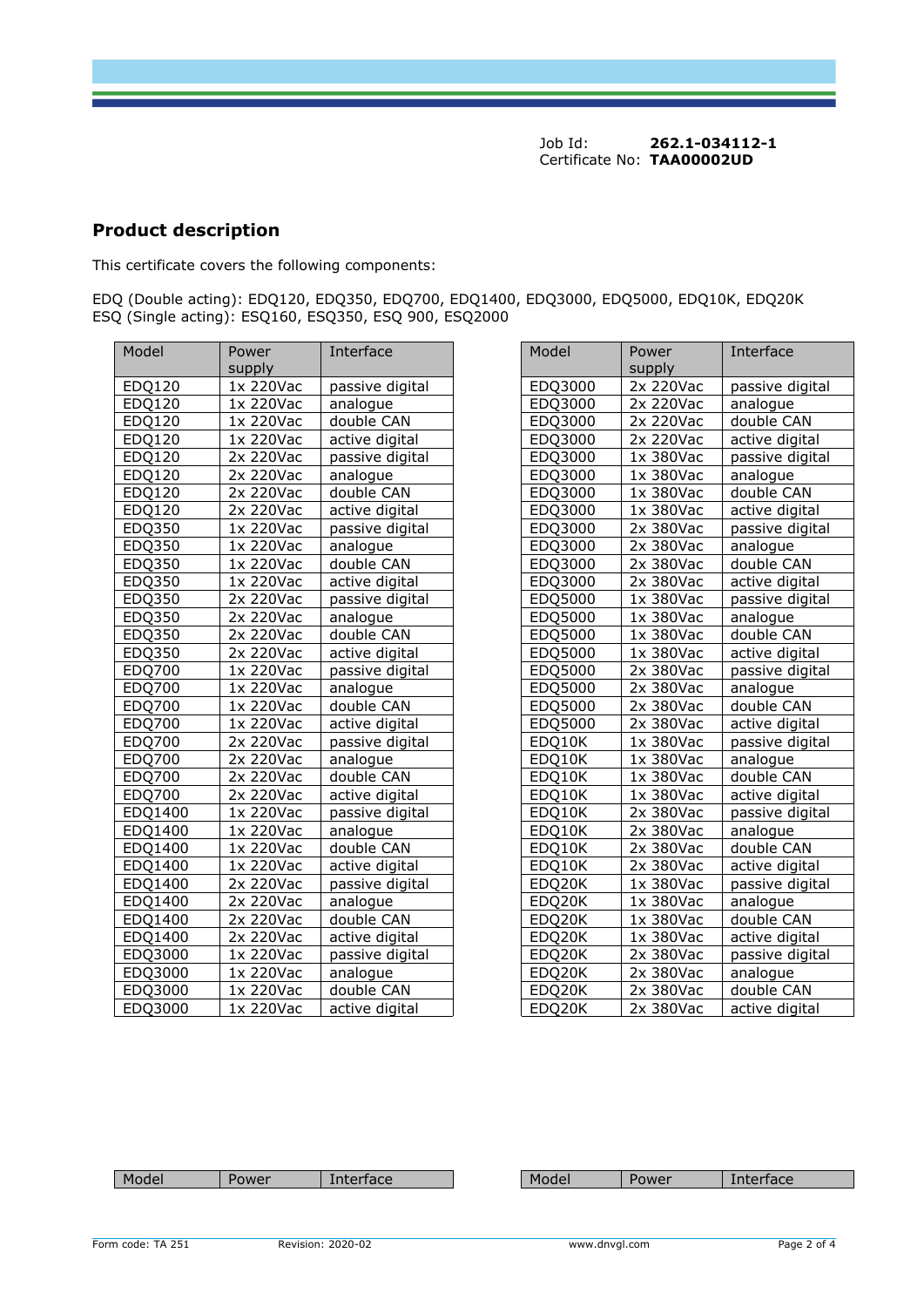| Job Id: | 262.1-034112-1             |
|---------|----------------------------|
|         | Certificate No: TAA00002UD |

|               | supply    |                 |               | supply    |                 |
|---------------|-----------|-----------------|---------------|-----------|-----------------|
| ESQ160        | 1x 220Vac | passive digital | <b>ESQ900</b> | 1x 380Vac | passive digital |
| ESQ160        | 1x 220Vac | analogue        | ESQ900        | 1x 380Vac | analogue        |
| ESQ160        | 1x 220Vac | double CAN      | <b>ESQ900</b> | 1x 380Vac | double CAN      |
| <b>ESQ160</b> | 1x 220Vac | active digital  | ESQ900        | 1x 380Vac | active digital  |
| ESQ160        | 2x 220Vac | passive digital | ESQ900        | 2x 380Vac | passive digital |
| <b>ESQ160</b> | 2x 220Vac | analogue        | ESQ900        | 2x 380Vac | analogue        |
| ESQ160        | 2x 220Vac | double CAN      | ESQ900        | 2x 380Vac | double CAN      |
| <b>ESQ160</b> | 2x 220Vac | active digital  | ESQ900        | 2x 380Vac | active digital  |
| ESQ350        | 1x 220Vac | passive digital | ESQ2000       | 1x 220Vac | passive digital |
| <b>ESQ350</b> | 1x 220Vac | analogue        | ESQ2000       | 1x 220Vac | analogue        |
| ESQ350        | 1x 220Vac | double CAN      | ESQ2000       | 1x 220Vac | double CAN      |
| <b>ESQ350</b> | 1x 220Vac | active digital  | ESQ2000       | 1x 220Vac | active digital  |
| ESQ350        | 2x 220Vac | passive digital | ESQ2000       | 2x 220Vac | passive digital |
| ESQ350        | 2x 220Vac | analogue        | ESQ2000       | 2x 220Vac | analogue        |
| ESQ350        | 2x 220Vac | double CAN      | ESQ2000       | 2x 220Vac | double CAN      |
| ESQ350        | 2x 220Vac | active digital  | ESQ2000       | 2x 220Vac | active digital  |
| ESQ900        | 1x 220Vac | passive digital | ESQ2000       | 1x 380Vac | passive digital |
| ESQ900        | 1x 220Vac | analogue        | ESQ2000       | 1x 380Vac | analogue        |
| <b>ESQ900</b> | 1x 220Vac | double CAN      | ESQ2000       | 1x 380Vac | double CAN      |
| ESQ900        | 1x 220Vac | active digital  | ESQ2000       | 1x 380Vac | active digital  |
| <b>ESQ900</b> | 2x 220Vac | passive digital | ESQ2000       | 2x 380Vac | passive digital |
| <b>ESQ900</b> | 2x 220Vac | analogue        | ESQ2000       | 2x 380Vac | analogue        |
| <b>ESQ900</b> | 2x 220Vac | double CAN      | ESQ2000       | 2x 380Vac | double CAN      |
| <b>ESQ900</b> | 2x 220Vac | active digital  | ESQ2000       | 2x 380Vac | active digital  |

|         | supply    |                 |
|---------|-----------|-----------------|
| ESQ900  | 1x 380Vac | passive digital |
| ESQ900  | 1x 380Vac | analogue        |
| ESQ900  | 1x 380Vac | double CAN      |
| ESQ900  | 1x 380Vac | active digital  |
| ESQ900  | 2x 380Vac | passive digital |
| ESQ900  | 2x 380Vac | analogue        |
| ESQ900  | 2x 380Vac | double CAN      |
| ESQ900  | 2x 380Vac | active digital  |
| ESQ2000 | 1x 220Vac | passive digital |
| ESQ2000 | 1x 220Vac | analogue        |
| ESQ2000 | 1x 220Vac | double CAN      |
| ESQ2000 | 1x 220Vac | active digital  |
| ESQ2000 | 2x 220Vac | passive digital |
| ESQ2000 | 2x 220Vac | analogue        |
| ESQ2000 | 2x 220Vac | double CAN      |
| ESQ2000 | 2x 220Vac | active digital  |
| ESQ2000 | 1x 380Vac | passive digital |
| ESQ2000 | 1x 380Vac | analogue        |
| ESQ2000 | 1x 380Vac | double CAN      |
| ESQ2000 | 1x 380Vac | active digital  |
| ESQ2000 | 2x 380Vac | passive digital |
| ESQ2000 | 2x 380Vac | analogue        |
| ESQ2000 | 2x 380Vac | double CAN      |
| ESQ2000 | 2x 380Vac | active digital  |

## **Application/Limitation**

The Type Approval covers hardware listed under Product description. When the hardware is used in applications to be classed by DNV GL, documentation for the actual application is to be submitted for approval by the manufacturer of the application system in each case. Reference is made to DNV GL Rules for Ships Pt.4 Ch.9 Control and Monitoring Systems.

Degree of protection: IP68 (72h/10m)

### **Type Approval documentation**

### **Tests carried out**

Applicable tests according to DNV GL Class Guideline CG0339, December 2019.

## **Marking of product**

The products to be marked with:

- Eltorque Automation (Xiamen) Ltd.
- Model name
- Serial number
- Supply voltage

### **Periodical assessment**

The scope of the periodical assessment is to verify that the conditions stipulated for the type are complied with, and that no alterations are made to the product design or choice of systems, software versions, components and/or materials.